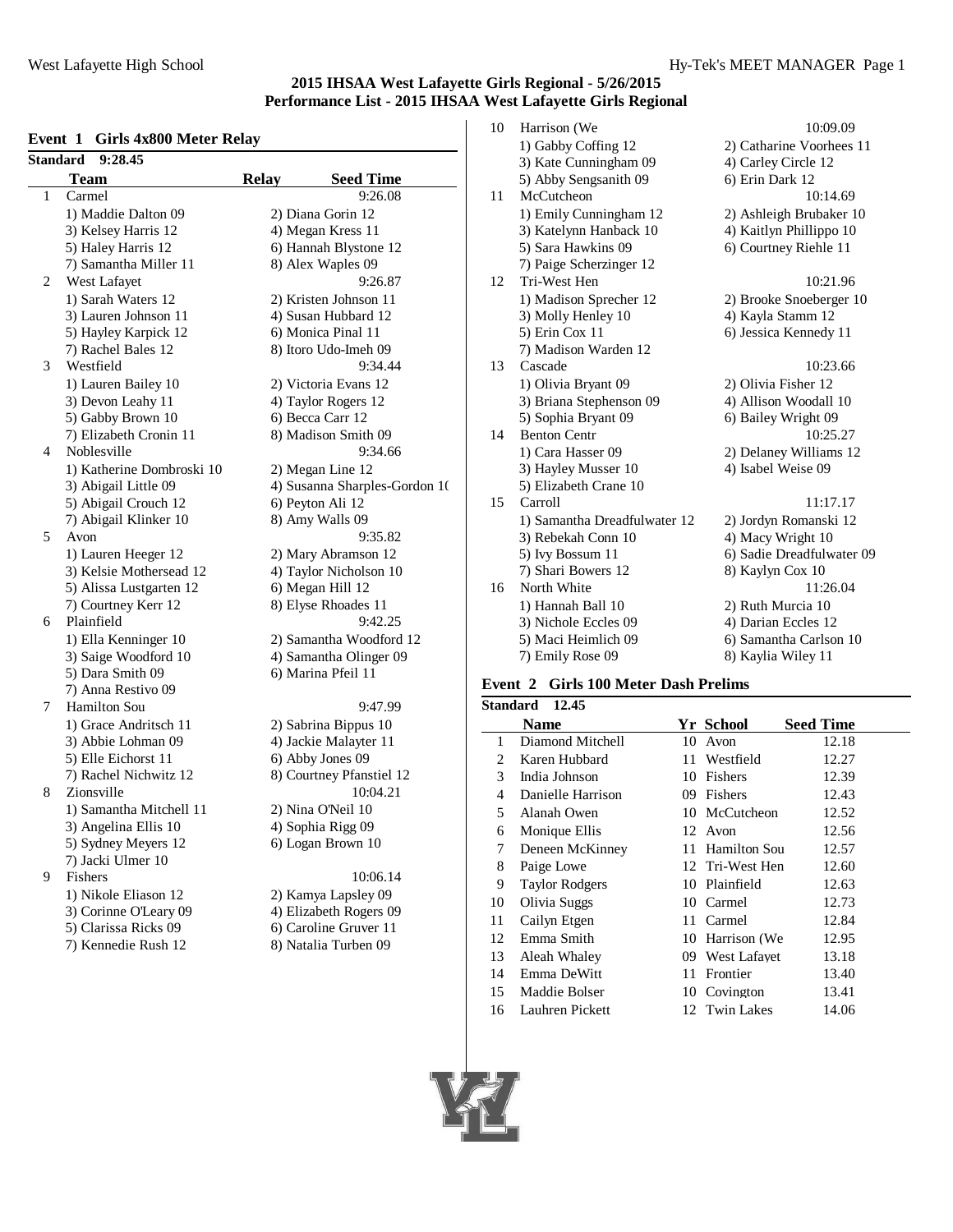#### **Event 3 Girls 100 Meter Hurdles Prelims**

|    | <b>Standard 15.03</b> |    |                     |                  |  |  |  |
|----|-----------------------|----|---------------------|------------------|--|--|--|
|    | Name                  |    | Yr School           | <b>Seed Time</b> |  |  |  |
| 1  | Courtney Stull        | 11 | Brownsburg          | 15.19            |  |  |  |
| 2  | Georgia Lawlor        |    | 12 Harrison (We     | 15.51            |  |  |  |
| 3  | Meghann Cullen        | 10 | <b>Hamilton Sou</b> | 15.69            |  |  |  |
| 4  | Macey Policka         |    | 10 Hamilton Hei     | 15.74            |  |  |  |
| 5  | Mia Mackenzie         |    | 09 Hamilton Sou     | 15.89            |  |  |  |
| 6  | Saige Woodford        |    | 10 Plainfield       | 16.16            |  |  |  |
| 7  | Abigail Bartholomew   |    | 12 Fishers          | 16.28            |  |  |  |
| 8  | Lauren Briskey        |    | 12 Avon             | 16.37            |  |  |  |
| 9  | Samantha Burgess      |    | 12 Plainfield       | 16.39            |  |  |  |
| 10 | Hannah Whicker        |    | 12 Crawfordsvil     | 16.52            |  |  |  |
| 11 | Claire Vahary         | 10 | Fishers             | 16.61            |  |  |  |
| 12 | Evonnie Payne         |    | 12 Benton Centr     | 16.61            |  |  |  |
| 13 | Kim Hampton           | 11 | Crawfordsvil        | 16.65            |  |  |  |
| 14 | Lindsay Wisdorf       | 11 | Guerin Catho        | 16.65            |  |  |  |
| 15 | Ally Scott            |    | 12 North White      | 17.24            |  |  |  |
| 16 | Kayla Schluttenhofer  |    | 10 Benton Centr     | 17.50            |  |  |  |

# **Event 4 Girls 200 Meter Dash Prelims**

| Standard 25.49 |                      |    |                     |                  |  |
|----------------|----------------------|----|---------------------|------------------|--|
|                | Name                 |    | Yr School           | <b>Seed Time</b> |  |
| 1              | India Johnson        | 10 | Fishers             | 25.47            |  |
| 2              | Camille Christopher  | 09 | <b>Hamilton Sou</b> | 25.59            |  |
| 3              | Rebecca Pronschinske |    | 11 Westfield        | 25.85            |  |
| 4              | Karen Hubbard        |    | 11 Westfield        | 26.03            |  |
| 5              | Lily Hess            |    | 10 Guerin Catho     | 26.03            |  |
| 6              | Alanah Owen          |    | 10 McCutcheon       | 26.38            |  |
| 7              | Lanique Ellis        |    | 12 Avon             | 26.53            |  |
| 8              | Monique Ellis        |    | 12 Avon             | 26.88            |  |
| 9              | Paige Lowe           |    | 12 Tri-West Hen     | 26.88            |  |
| 10             | Carly Markley        | 09 | Carmel              | 26.97            |  |
| 11             | Elle Hawkins         | 10 | Carmel              | 27.22            |  |
| 12             | Shalynn Newkirk      | 11 | McCutcheon          | 27.24            |  |
| 13             | Caroline McClaskey   | 09 | North Montgo        | 27.25            |  |
| 14             | Emma DeWitt          | 11 | Frontier            | 27.31            |  |
| 15             | Maddie Bolser        | 10 | Covington           | 27.91            |  |
| 16             | Josie Gutwein        | 09 | <b>Twin Lakes</b>   | 28.19            |  |

# **Event 5 Girls 1600 Meter Run**

|   | <b>Standard 5:01.55</b> |                 |                  |
|---|-------------------------|-----------------|------------------|
|   | Name                    | Yr School       | <b>Seed Time</b> |
|   | Rachel Nichwitz         | 12 Hamilton Sou | 5:00.45          |
| 2 | <b>Haley Harris</b>     | 12 Carmel       | 5:05.46          |
|   | <b>Maddie Dalton</b>    | 09 Carmel       | 5:08.99          |
| 4 | <b>Taylor Nicholson</b> | 10 Avon         | 5:11.01          |
|   | Abigail Little          | 09 Noblesville  | 5:12.90          |
| 6 | Lauren Heeger           | 12 Avon         | 5:12.93          |
|   | Sabrina Bippus          | 10 Hamilton Sou | 5:13.90          |
| 8 | Kristen Johnson         | 11 West Lafayet | 5:16.70          |
|   |                         |                 |                  |

| 9  | Erin Dark               | 12 Harrison (We | 5:20.26 |
|----|-------------------------|-----------------|---------|
| 10 | Monica Pinal            | 11 West Lafayet | 5:22.29 |
| 11 | Sophia Rigg             | 09 Zionsville   | 5:24.03 |
| 12 | <b>Elizabeth Rogers</b> | 09 Fishers      | 5:29.87 |
| 13 | Angelina Ellis          | 10 Zionsville   | 5:32.81 |
| 14 | Cara Hasser             | 09 Benton Centr | 5:36.40 |
| 15 | Emily Ewen              | 11 Tri-County   | 5:40.89 |
| 16 | <b>Hayley Musser</b>    | 10 Benton Centr | 5:59.59 |
|    |                         |                 |         |

# **Event 6 Girls 4x100 Meter Relay**

|              | Standard<br>48.85             |              |                             |
|--------------|-------------------------------|--------------|-----------------------------|
|              | <b>Team</b>                   | <b>Relay</b> | <b>Seed Time</b>            |
| $\mathbf{1}$ | Fishers                       |              | 48.69                       |
|              | 1) Brooklyn Banks 11          |              | 2) Paris Carver 10          |
|              | 3) Danielle Harrison 09       |              | 4) India Johnson 10         |
|              | 5) Emily Fletchall 12         |              | 6) Brianna Grace 11         |
|              | 7) Salynda Berndt 12          |              | 8) Maryna Clark 12          |
| 2            | Avon                          |              | 48.79                       |
|              | 1) Monique Ellis 12           |              | 2) Lanique Ellis 12         |
|              | 3) Stacie Shelton 10          |              | 4) Diamond Mitchell 10      |
|              | 5) Natalie Anderson 12        |              | 6) Lauren Newbern 10        |
|              | 7) Vanessa Centers 09         |              | 8) Courtnee Simmons 10      |
| 3            | Hamilton Sou                  |              | 48.98                       |
|              | 1) Camille Christopher 09     |              | 2) Alexa Jenkins 11         |
|              | 3) Mia Mackenzie 09           |              | 4) Deneen McKinney 11       |
|              | 5) Jada Brooks-Edson 09       |              | 6) Emily Obear 12           |
|              | 7) Angela Perry 09            |              | 8) Ashley Perry 11          |
| 4            | Westfield                     |              | 50.04                       |
|              | 1) Sarah Golliher 10          |              | 2) Karen Hubbard 11         |
|              | 3) Elizabeth Masterson 11     |              | 4) Rebecca Pronschinske 11  |
|              | 5) Michaela Grimes 10         |              | 6) Emily Robertson 10       |
|              | 7) Emily Settle 12            |              | 8) Sydney Spears 09         |
| 5            | Guerin Catho                  |              | 50.37                       |
|              | 1) Isabel Couto 09            |              | 2) Lily Hess 10             |
|              | 3) Kiana Hunter 10            |              | 4) Cassidy Lindley 09       |
|              | 5) Grace Demas 10             |              | 6) Katie O'Dell 10          |
|              | 7) Lindsay Wisdorf 11         |              |                             |
| 6            | McCutcheon                    |              | 51.66                       |
|              | 1) Keana Jeffrey 12           |              | 2) Alanah Owen 10           |
|              | 3) Haley Crowe 10             |              | 4) Shalynn Newkirk 11       |
|              | 5) Haley Burge 11             |              | 6) Mariah Collins 12        |
|              | 7) Kennady Oliver 09          |              | 8) Emma Crosby 09           |
| 7            | Brownsburg                    |              | 51.74                       |
|              | 1) Joy Sopitan 09             |              | 2) Courtney Stull 11        |
|              | 3) Mackenzie Yoder 09         |              | 4) Maddy Jones 09           |
|              | 5) Briana Smith 12            |              | 6) Alexandria Gutzweiler 10 |
|              | 7) Claire Hathaway 11         |              | 8) Natalia Lopez 10         |
| 8            | Noblesville                   |              | 51.78                       |
|              | 1) Deja Cox 11                |              | 2) Lydia Knoll 12           |
|              | 3) Primavera Rivera Hernandez |              | 4) Lillian Walter 10        |
|              | 5) Mariha Randolph 11         |              | 6) Simeone Gyan 11          |
|              | 7) Suzanna Vansanto 12        |              | 8) Brenna Everingham 09     |

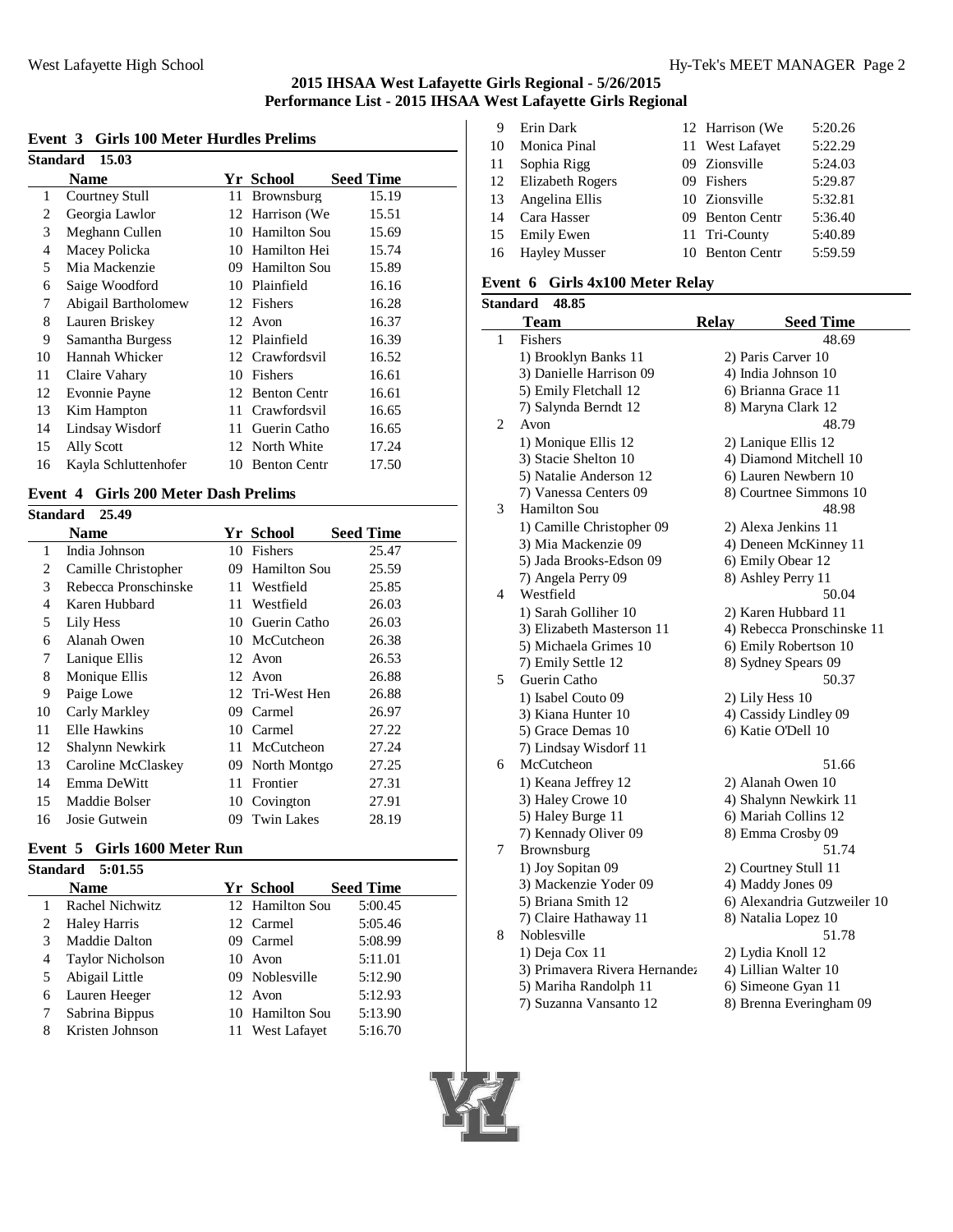# **Event 6 ...(Girls 4x100 Meter Relay)**

|    | <b>Team</b>                | <b>Relay</b> | <b>Seed Time</b>       |  |
|----|----------------------------|--------------|------------------------|--|
| 9  | West Lafayet               |              | 51.82                  |  |
|    | 1) Menna Hassan 10         |              | 2) Sydney Williams 09  |  |
|    | 3) Maria Siciliano 09      |              | 4) Aleah Whaley 09     |  |
|    | 5) Yi fei Heng 10          |              | 6) Sarah Folkers 10    |  |
|    | 7) Zeinab Aly 10           |              | 8) Jordyn Whaley 11    |  |
| 10 | Hamilton Hei               |              | 52.19                  |  |
|    | 1) Lauren Bjortomt 10      |              | 2) Bri Henson 11       |  |
|    | 3) Micah Kunzer 12         |              | 4) Lily McCormick 09   |  |
|    | 5) Macey Policka 10        |              | 6) Autumn Pryor 11     |  |
| 11 | Plainfield                 |              | 52.34                  |  |
|    | 1) Samantha Burgess 12     |              | 2) Taylor Rodgers 10   |  |
|    | 3) Lauren Joseph 09        |              | 4) Remi Allen 09       |  |
|    | 5) Madie Chandler 09       |              | 6) Samantha Melton 10  |  |
|    | 7) Madi Gibson 09          |              |                        |  |
| 12 | <b>Twin Lakes</b>          |              | 52.47                  |  |
|    | 1) Corby Chiszar 12        |              | 2) Caitlin Tirpak 10   |  |
|    | 3) Josie Gutwein 09        |              | 4) Lauhren Pickett 12  |  |
|    | 5) Jessica Puga 12         |              | 6) Maria Garcia 11     |  |
| 13 | Monrovia                   |              | 52.64                  |  |
|    | 1) Brianna Miller 11       |              | 2) Amanda Spear 12     |  |
|    | 3) Mazie Manley 09         |              | 4) Kara Beasley 11     |  |
|    | 5) Kenna Hunter 11         |              | 6) Courtney Palmer 10  |  |
|    | 7) Amber Schalk 10         |              | 8) Sierra Catellier 12 |  |
| 14 | Lafayette Ce               |              | 52.84                  |  |
|    | 1) Elaine Davis 12         |              | 2) Morgan Clary 11     |  |
|    | 3) Kayla Hudson 11         |              | 4) Cameron Onken 11    |  |
|    | 5) Ellie McPherson 10      |              | 6) Lauren Pannell 12   |  |
|    | 7) Kierstin Vorst 09       |              |                        |  |
| 15 | Covington                  |              | 52.94                  |  |
|    | 1) Reese Bodine 11         |              | 2) Maddie Bolser 10    |  |
|    | 3) Kelsey Hall 10          |              | 4) Rachel Hegg 10      |  |
|    | 5) Alexis Hetrick 11       |              | 6) Kierstyn Hinkle 09  |  |
| 16 | Carroll                    |              | 53.74                  |  |
|    | 1) Molly McGill 10         |              | 2) Shania Bordner 10   |  |
|    | 3) Lauren Bush 10          |              | 4) Makayla Jackson 11  |  |
|    | 5) Alex Bane 09            |              | 6) Schalene Shafer 10  |  |
|    | 7) Samantha Silverthorn 09 |              | 8) Alison Snyder 12    |  |

# **Event 7 Girls 400 Meter Dash**

| Standard                      | 58.39            |     |                  |                  |
|-------------------------------|------------------|-----|------------------|------------------|
|                               | <b>Name</b>      |     | <b>Yr School</b> | <b>Seed Time</b> |
|                               | Olivia Newman    |     | 12 Lafayette Je  | 59.55            |
| $\mathfrak{D}_{\mathfrak{p}}$ | Rachel Dixon     |     | 11 Carmel        | 1:00.05          |
|                               | Cameron Onken    |     | 11 Lafayette Ce  | 1:00.21          |
| 4                             | Paris Carver     |     | 10 Fishers       | 1:00.59          |
| 5                             | Mattyson Robison |     | 12 Clinton Prai  | 1:00.79          |
| 6                             | Kayla Stamm      |     | 12 Tri-West Hen  | 1:00.81          |
|                               | Devon Leahy      | 11. | Westfield        | 1:01.04          |
| 8                             | Dariah Rice      |     | 11 Zionsville    | 1:01.20          |
| 9                             | Megan Badgley    |     | 12 Avon          | 1:01.77          |
|                               |                  |     |                  |                  |

| 10 | Briana Stephenson  | 09 Cascade      | 1:02.09 |
|----|--------------------|-----------------|---------|
| 11 | Samantha Miller    | 11 Carmel       | 1:02.17 |
|    | 12 Ashley Mager    | 11 Hamilton Sou | 1:02.19 |
| 13 | Emma Smith         | 10 Harrison (We | 1:02.33 |
|    | 14 Xerena Tompkins | 10 Benton Centr | 1:03.56 |
|    | 15 Samantha Pigg   | 12 Fountain Cen | 1:05.82 |
|    | 16 Katie Post      | 12 Benton Centr | 1:07.69 |

# **Event 8 Girls 300 Meter Hurdles**

|    | Standard<br>45.10 |     |                     |                  |
|----|-------------------|-----|---------------------|------------------|
|    | <b>Name</b>       |     | Yr School           | <b>Seed Time</b> |
| 1  | Alex Deryn        |     | 10 West Lafayet     | 46.15            |
| 2  | Jessica Cowen     | 10  | Carmel              | 46.30            |
| 3  | Georgia Lawlor    |     | 12 Harrison (We     | 46.80            |
| 4  | Samantha Burgess  |     | 12 Plainfield       | 46.93            |
| 5  | Kenna Hunter      | 11  | Monrovia            | 47.04            |
| 6  | Courtney Stull    |     | 11 Brownsburg       | 47.25            |
| 7  | Saige Woodford    |     | 10 Plainfield       | 47.42            |
| 8  | Mia Mackenzie     |     | 09 Hamilton Sou     | 47.44            |
| 9  | Deja Cox          |     | 11 Noblesville      | 47.58            |
| 10 | Macey Policka     |     | 10 Hamilton Hei     | 48.04            |
| 11 | Itoro Udo-Imeh    |     | 09 West Lafayet     | 48.15            |
| 12 | Abby McCarty      |     | 09 Zionsville       | 48.69            |
| 13 | Breanna Wright    | 10  | <b>Hamilton Sou</b> | 48.82            |
| 14 | Ally Scott        |     | 12 North White      | 49.20            |
| 15 | Hannah Gayler     | 11- | Fountain Cen        | 50.66            |
| 16 | Kaitlin Waibel    |     | 12 Tri-County       | 52.18            |

# **Event 9 Girls 800 Meter Run**

|    | Standard 2:16.53        |    |                     |                  |
|----|-------------------------|----|---------------------|------------------|
|    | <b>Name</b>             |    | Yr School           | <b>Seed Time</b> |
| 1  | <b>Taylor Nicholson</b> |    | 10 Avon             | 2:16.36          |
| 2  | <b>Kelsey Harris</b>    |    | 12 Carmel           | 2:16.66          |
| 3  | <b>Haley Harris</b>     |    | 12 Carmel           | 2:17.03          |
| 4  | Samantha Woodford       |    | 12 Plainfield       | 2:18.18          |
| 5  | Rachel Yuska            |    | 12 Guerin Catho     | 2:18.92          |
| 6  | Abigail Crouch          |    | 12 Noblesville      | 2:19.18          |
| 7  | <b>Sydney Meyers</b>    |    | 12 Zionsville       | 2:19.51          |
| 8  | Rachel Nichwitz         |    | 12 Hamilton Sou     | 2:20.53          |
| 9  | Megan Line              |    | 12 Noblesville      | 2:22.22          |
| 10 | Isabel Weise            | 09 | <b>Benton Centr</b> | 2:22.57          |
| 11 | Susan Hubbard           |    | 12 West Lafavet     | 2:22.73          |
| 12 | <b>Taylor Rogers</b>    |    | 12 Westfield        | 2:25.21          |
| 13 | <b>Beth Schafer</b>     |    | 11 Lafayette Ce     | 2:27.68          |
| 14 | Gabby Coffing           |    | 12 Harrison (We     | 2:28.12          |
| 15 | Rebecca Haussin         |    | 12 Seeger           | 2:31.50          |
| 16 | Delaney Williams        | 12 | <b>Benton Centr</b> | 2:41.89          |
|    |                         |    |                     |                  |

#### **Event 10 Girls 3200 Meter Run**

| Standard 10:54.21 |                 |                  |  |
|-------------------|-----------------|------------------|--|
| <b>Name</b>       | Yr School       | <b>Seed Time</b> |  |
| 1 Lauren Johnson  | 11 West Lafavet | 10:43.01         |  |

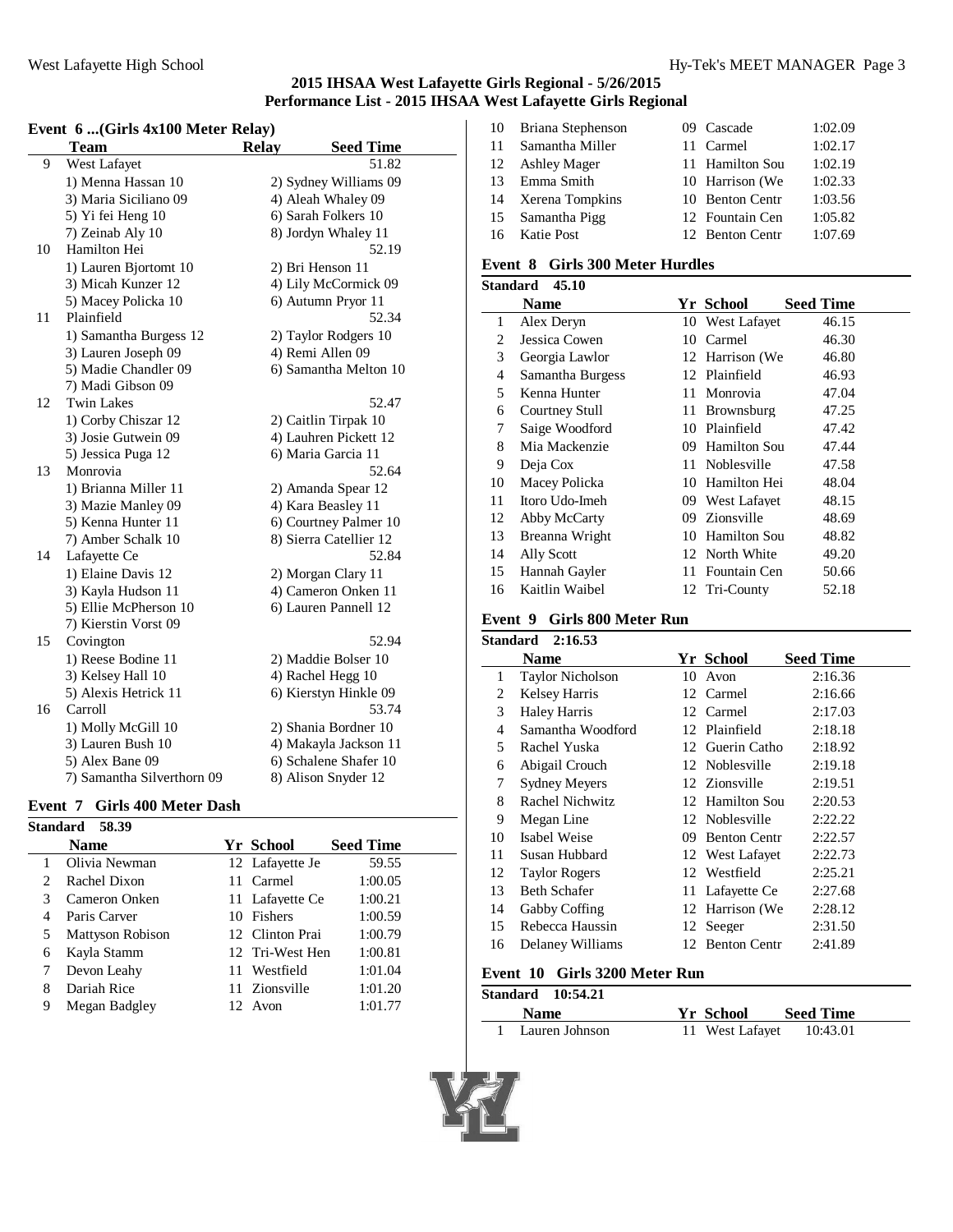#### **Event 10 ...(Girls 3200 Meter Run)**

|    | Name                      |    | <b>Yr School</b>    | <b>Seed Time</b> |
|----|---------------------------|----|---------------------|------------------|
| 2  | Anna Schmitz              |    | 12 Carmel           | 11:01.99         |
| 3  | <b>Stacy Morozov</b>      | 11 | Carmel              | 11:02.68         |
| 4  | <b>Courtney Pfanstiel</b> |    | 12 Hamilton Sou     | 11:03.12         |
| 5  | Mary Abramson             |    | 12 Avon             | 11:05.63         |
| 6  | Kate Bernicke             | 10 | Avon                | 11:05.68         |
| 7  | Rachel Bales              |    | 12 West Lafayet     | 11:14.70         |
| 8  | Megan Slamkowski          |    | 10 Guerin Catho     | 11:21.70         |
| 9  | Madeline Lilly            |    | 11 Twin Lakes       | 11:31.51         |
| 10 | Corinne O'Leary           |    | 09 Fishers          | 11:42.11         |
| 11 | Cara Hasser               | 09 | <b>Benton Centr</b> | 11:46.69         |
| 12 | <b>Madison Vauters</b>    |    | 10 Mooresville      | 11:47.31         |
| 13 | Samantha Mitchell         |    | 11 Zionsville       | 11:50.97         |
| 14 | Becca Carr                |    | 12 Westfield        | 11:54.87         |
| 15 | Kate Cunningham           |    | 09 Harrison (We     | 12:00.09         |
| 16 | Morgan Grubb              |    | 12 Fountain Cen     | 12:09.58         |

# **Event 11 Girls 4x400 Meter Relay**

| <b>Standard</b> | 3:59.04                    |              |                         |
|-----------------|----------------------------|--------------|-------------------------|
|                 | <b>Team</b>                | <b>Relay</b> | <b>Seed Time</b>        |
| $\mathbf{1}$    | Carmel                     |              | 4:02.83                 |
|                 | 1) Rachel Dixon 11         |              | 2) Kelsey Harris 12     |
|                 | 3) Haley Harris 12         |              | 4) Megan Kress 11       |
|                 | 5) Jessica Cowen 10        |              | 6) Maddie Dalton 09     |
|                 | 7) Samantha Miller 11      |              | 8) Alexandra Schultz 12 |
| 2               | Guerin Catho               |              | 4:05.71                 |
|                 | 1) Lily Hess 10            |              | 2) Kiana Hunter 10      |
|                 | 3) Cassidy Lindley 09      |              | 4) Rachel Yuska 12      |
|                 | 5) Bella Bucklew 10        |              | 6) Megan Slamkowski 10  |
|                 | 7) Lindsay Wisdorf 11      |              | 8) Isabel Couto 09      |
| 3               | West Lafayet               |              | 4:07.04                 |
|                 | 1) Alex Deryn 10           |              | 2) Itoro Udo-Imeh 09    |
|                 | 3) Maggie Wodicka 11       |              | 4) Susan Hubbard 12     |
|                 | 5) Julia Bittner 11        |              | 6) Hayley Karpick 12    |
|                 | 7) Rachel Bales 12         |              | 8) Kristen Johnson 11   |
| 4               | Westfield                  |              | 4:08.08                 |
|                 | 1) Gabby Brown 10          |              | 2) Victoria Evans 12    |
|                 | 3) Devon Leahy 11          |              | 4) Taylor Rogers 12     |
|                 | 5) Rebecca Pronschinske 11 |              | 6) Karen Hubbard 11     |
|                 | 7) Emily Settle 12         |              | 8) Sydney Spears 09     |
| 5               | <b>Hamilton Sou</b>        |              | 4:08.08                 |
|                 | 1) Savannah Jacquay 11     |              | 2) Mia Mackenzie 09     |
|                 | 3) Rachel Nichwitz 12      |              | 4) Angela Perry 09      |
|                 | 5) Grace Andritsch 11      |              | 6) Ashley Mager 11      |
|                 | 7) Camille Christopher 09  |              | 8) Breanna Wright 10    |
| 6               | Avon                       |              | 4:08.13                 |
|                 | 1) Megan Badgley 12        |              | 2) Jordan Adam 10       |
|                 | 3) Katy Smith 10           |              | 4) Taylor Nicholson 10  |
|                 | 5) Kelsie Mothersead 12    |              | 6) Stacie Shelton 10    |
|                 | 7) Courtnee Simmons 10     |              | 8) Megan Hill 12        |

| 7  | Zionsville              | 4:09.64                 |
|----|-------------------------|-------------------------|
|    | 1) Dariah Rice 11       | 2) Katie Isenbarger 09  |
|    | 3) Abby McCarty 09      | 4) Sydney Meyers 12     |
|    | 5) Madison Romanyk 09   | 6) Cally Sampson 12     |
| 8  | Plainfield              | 4:10.12                 |
|    | 1) Samantha Woodford 12 | 2) Samantha Olinger 09  |
|    | 3) Samantha Burgess 12  | 4) Saige Woodford 10    |
|    | 5) Taylor Rodgers 10    | 6) Natalie Heald 11     |
|    | 7) Riley Blackwell 10   |                         |
| 9  | Fishers                 | 4:10.82                 |
|    | 1) Paris Carver 10      | 2) Maryna Clark 12      |
|    | 3) Allie Harris 12      | 4) Danielle Harrison 09 |
|    | 5) Destoni Grace 09     | 6) Ashlee Rodriguez 10  |
|    | 7) Kennedie Rush 12     | 8) Stephanie Wicker 10  |
| 10 | Hamilton Hei            | 4:14.34                 |
|    | 1) Lauren Bjortomt 10   | 2) Molly Mitchell 11    |
|    | 3) Macey Policka 10     | 4) Autumn Pryor 11      |
|    | 5) Lily McCormick 09    | 6) Tiffany Williams 09  |
| 11 | Brownsburg              | 4:17.06                 |
|    | 1) Tavon McCollum 12    | 2) Mallory Roark 11     |
|    | 3) Maddy Jones 09       | 4) Mackenzie Yoder 09   |
|    | 5) Claire Hathaway 11   | 6) Briana Smith 12      |
|    | 7) Brooke U'Ren 11      | 8) Mackenzie Barrett 09 |
| 12 | Lafayette Je            | 4:17.23                 |
|    | 1) Kaitlynn Hess 11     | 2) Yatzury Alvarez 09   |
|    | 3) Piper Stamper 11     | 4) Olivia Newman 12     |
|    | 5) Allison Brown 09     | 6) Mariesa McLean 10    |
|    | 7) Amber Bell 09        | 8) Allison Eavey 10     |
| 13 | McCutcheon              | 4:18.83                 |
|    | 1) Emma Crosby 09       | 2) Shalynn Newkirk 11   |
|    | 3) Mariah Collins 12    | 4) Alanah Owen 10       |
|    | 5) Katelynn Hanback 10  | 6) Haley Crowe 10       |
|    | 7) Haley Burge 11       | 8) Madison Stewart 09   |
| 14 | <b>Twin Lakes</b>       | 4:21.37                 |
|    | 1) Lauhren Pickett 12   | 2) Josie Gutwein 09     |
|    | 3) Peyton Kneadler 11   | 4) Madeline Lilly 11    |
|    | 5) Corby Chiszar 12     | 6) Amanda Thayer 11     |
| 15 | <b>Benton Centr</b>     | 4:24.37                 |
|    | 1) Isabel Weise 09      | 2) Delaney Williams 12  |
|    | 3) Katie Post 12        | 4) Xerena Tompkins 10   |
|    | 5) Kendra Budreau 11    | 6) Evonnie Payne 12     |
| 16 | North White             | 4:30.55                 |
|    | 1) Kaylia Wiley 11      | 2) Darian Eccles 12     |
|    | 3) Ally Scott 12        | 4) Emily Rose 09        |
|    | 5) Samantha Carlson 10  | 6) Maci Heimlich 09     |
|    | 7) Nichole Eccles 09    | 8) Hannah Ball 10       |
|    |                         |                         |

# **Event 12 Girls High Jump**

| <b>Standard 5-04</b> |                               |  |
|----------------------|-------------------------------|--|
| <b>Name</b>          | <b>Seed Mark</b><br>Yr School |  |
| Katie Isenbarger     | 09 Zionsville<br>5-08.00      |  |
| 2 Mikayla Miller     | 09 Harrison (We)<br>5-05.00   |  |